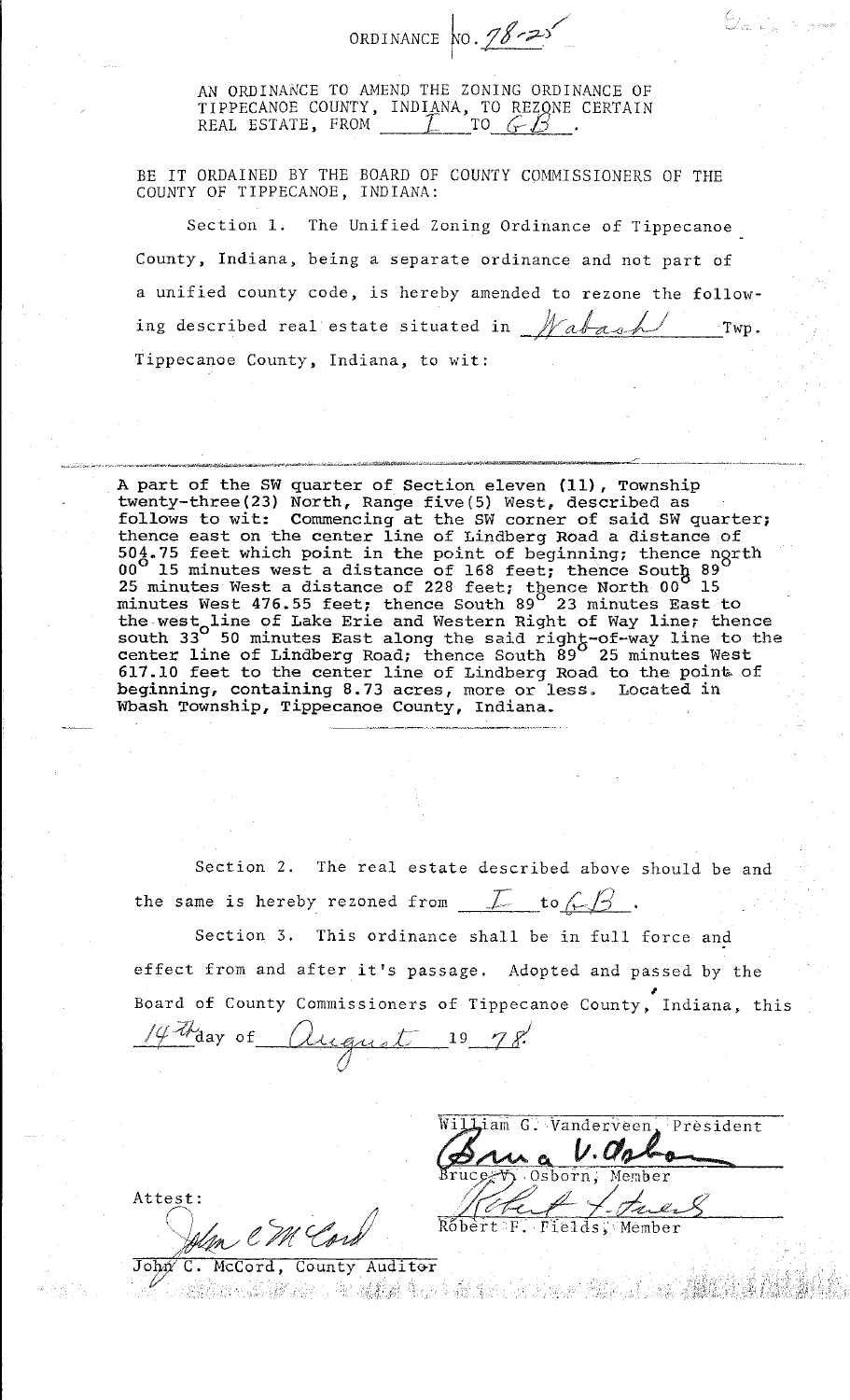## 11977

*4--a* ,, **J.,** *j* • .J . ~ ~- l,c **i;.L--U"""Y'** 

## COVENANT AND RESTRICTION

The undersigned, Richard c. Garrison and Barbara A. Garrison, do covenant and agree among themselves and with the Board of Commissioners of Tippecanoe' County, Indiana, with reference to the following described real estate, to-wit:

A part of the SW Quarter of Section eleven (11) , Township twenty-three (23) North, Range five (5) West, described as follows to wit: Commencing at the SW corner of said SW quarter; thence east on the center line of Lindberg Road a distance of 504.75 feet which point in the point of beginning; thence north 00° 15 minutes west a distance of 168 feet; thence South 89° 25 minutes West a distance of 228 feet; thence North 00° 15 minutes West 476.55 feet; thence South 89° 23 minutes East to the west line of Lake Erie and Western Right of Way line; thence south 33° 50 minutes East along the said right-of-way line to the center line of Lindberg Road; thence South 89° 25 minutes West 617.10 feet to the center line of Lindberg Road to the point of beginning, containing 8.73 acres, more or less. Located in Wabash Township, Tippecanoe County, Indiana.

as follows:

1. There shall be but two entrances onto the County Highway which abuts the above real estate and at no time in the future shall the undersigned or any future owners place any entrance to said land onto said Highway in addition to the two such entrances.

2. The above described tract shall be granted two and only two entrances off the County Highway which abuts said real estate and which is commonly known as Lindberg Road.

WITNESS OUR HANDS AND SEALS, this  $\mathcal{Q}/\mathcal{Q}^2$  day of August, 1978.

Riclard C Garrison Richard C. Garrison Parbaca G. Sarrison

*u'*  I AUG 21 1978 Lina a. Bailes  $\mathsf{Re}\mathsf{order}$  Depecance  $\mathbb{S}\mathbb{I}_n$  in  $\mathbb{S}$ 

This instrument prepared by J. Frederick Hoffman, County Attorney.